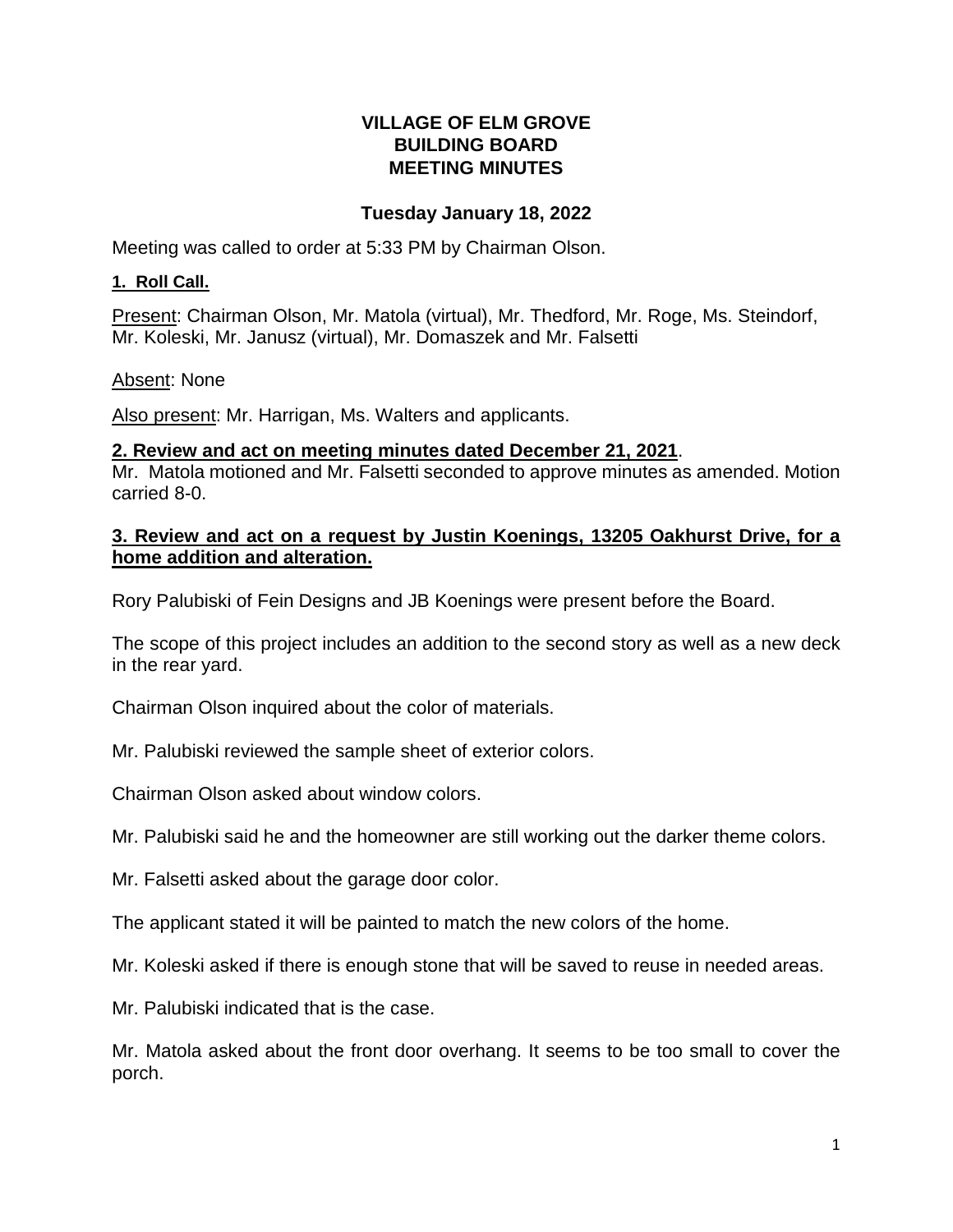Mr. Palubiski stated a longer overhang wouldn't carry through in design to the rest of home

Mr. Falsetti asked if there will be any lighting on the deck.

The applicant hasn't settled on lighting plan but it will be minimal.

Mr. Koleski asked what the deck and railing materials will be.

They'll use thin metal spindled railings to work with the craftsman style.

The Board members noted that samples and colors are needed for deck approval.

Mr. Koleski noted there is a shed on the property.

The homeowner will paint it to match the new colors of the home.

Mr. Koleski motioned to approve the plan as submitted and all materials have to be approved for color and contingent upon all windows being installed in the same phase. The deck will be submitted and approved at a later date. Ms. Steindorf seconded. Motion carried 8-0.

#### **4. Review and act on a request by Natasha Jones, 890 Elm Grove Road, for new business signage.**

Ms. Jones was present before the Board.

Ms. Jones is requesting a new business sign in the same location as the previous tenant's sign. It will follow the Village Court sign standards

Mr. Domaszek motioned to approve the plan as submitted. Mr. Thedford seconded. Motion carried 8-0.

## **5. Review and act on a request by Brad Troy, 1455 Victoria Circle North, for an outdoor kitchen island.**

Kyle of Seasonal Services was present before the Board.

The applicants are requesting approval of an outdoor kitchen with a pizza oven and grill in the rear of the yard. Materials will be consistent with the exterior of the existing home.

Mr. Koleski inquired about the height of chimney. Kyle noted it is 6' and 2" along the top and furthest away from the house.

Mr. Domaszek asked if the project is adding to the impervious surface area.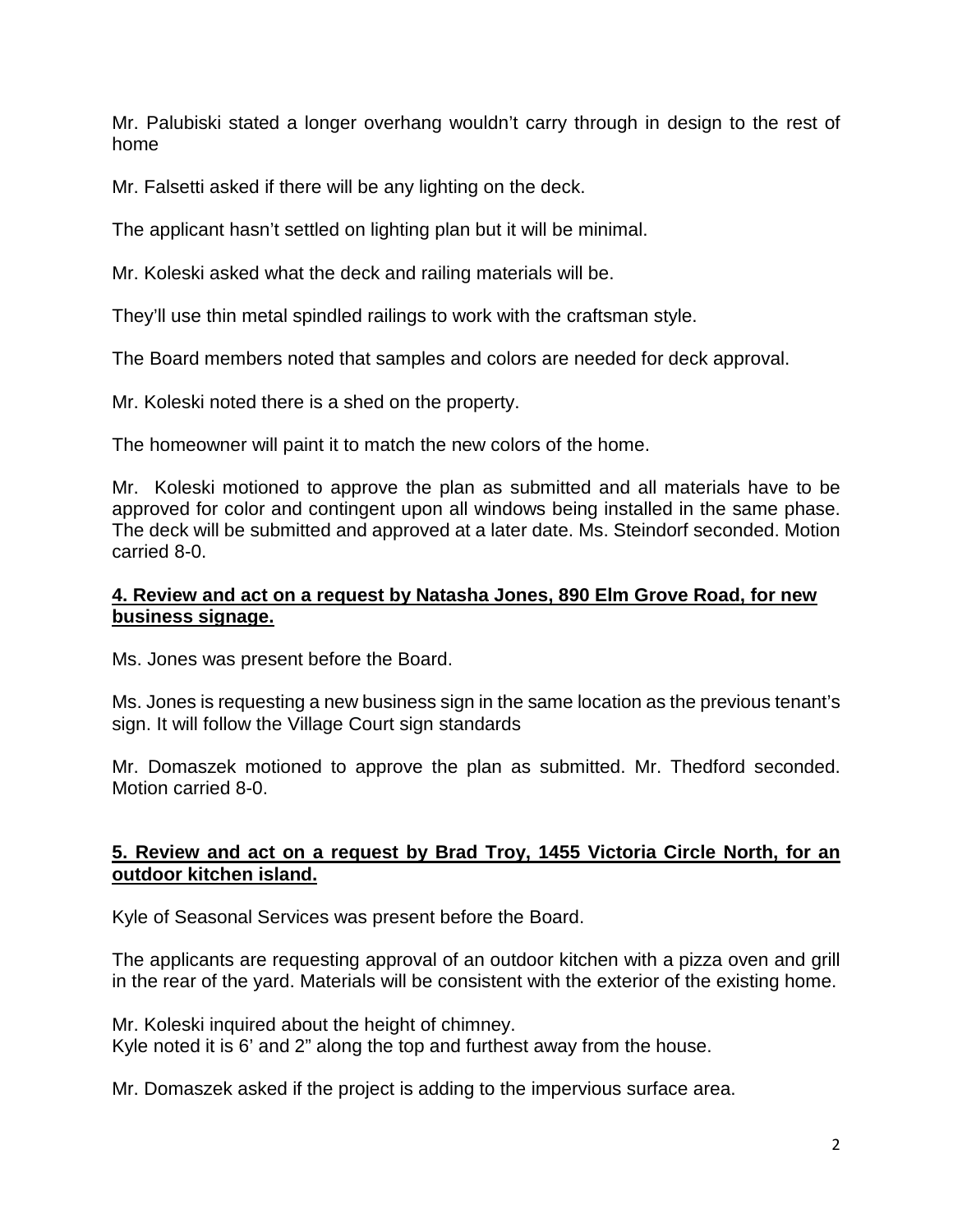Yes, but within the acceptable guidelines.

Mr. Koleski asked if there is landscape shielding to hide the new area.

Kyle noted yes, the new area is very well covered.

Mr. Domaszek motioned to approve the plan as submitted. Mr. Thedford seconded. Motion carried 8-0.

# **6. Review and act on a request by Mark and Susan Irgens, 14265 Juneau Boulevard, for an accessory structure.**

Nick Mather of Deep River Partners was present before the Board.

The Irgens are requesting approval for an accessory structure serving the adjacent sport court.

The materials used will be the same as the house.

Mr. Falsetti asked about nighttime lighting.

Mr. Mather said there is no planned overall lighting just 2 coach lights the structure and path lighting.

Mr. Domaszek motioned to approve the plan as submitted. Mr. Thedford seconded. Mr. Roge abstained. Motion carried 7-0.

## **7. Review and act on a request by Kevin Harry, 15300 Watertown Plank Road, for new business signage.**

Mr. Domaszek recused himself

David with the sign company was present virtually before the Board.

The applicant is requesting approval for the following signage:

- 1. A new tenant panel sign to be located on the existing monument located on Watertown Plank Road. It will be about half the size of the current signage there.
- 2. A replacement of the existing channel letter signage above the front entrance (southern elevation) with new signage for "my eye dr."

New vinyl window signage to be located on the right door at the front double door entryway.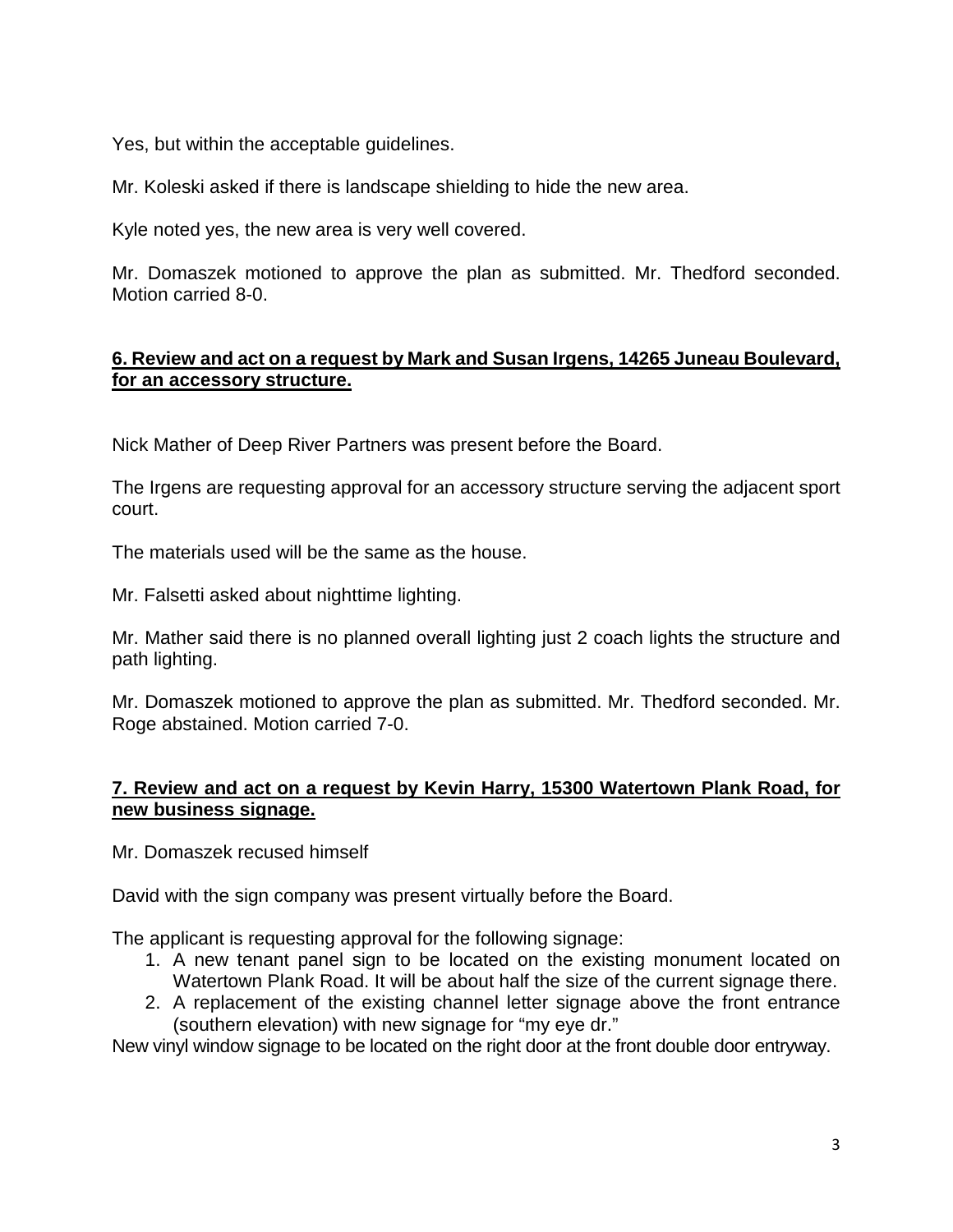Mr. Matola asked if the door vinyl could match the main sign wording. David agreed to the change.

The monument sign wording will stay same as proposed.

Mr. Matola asked about tenant panel on the monument with differing lettering for the existing tenants. Mr. Harrigan said there is no uniform sign format for this business property.

Chairman Olson asked for all white and same font (larger is OK) as the other businesses on the monument.

Mr. Thedford motioned to approve the plan as submitted with text on the monument to match the text of the current tenant signage with all white lettering, the line with the "OD" be removed from the window signage to match the channel letter signage on the front of the building. Mr. Falsetti seconded. Motion carried 7-0. Mr. Domaszek abstained.

#### **8. Review and act on a request by Michael Bachman, 13100 Watertown Plank Road, for new business signage.**

Mike Bachman was present before the Board.

The applicant is requesting approval for the following signage:

- 1. Remove the existing monument sign located on Watertown Plank Road, and replace it with a new monument sign for "Warren Barnett Interior Design". The proposed new ground sign location would be closer to the east property boundary, in front of the main building entrance. The proposed square footage of the ground sign is code compliant.
- *2.* Install a new internally lit, wall cabinet sign on the east elevation of the building. The proposed dimensions are 36" x 96".
- 3. Install a temporary banner sign over the existing monument sign on Watertown Plank Road. The applicant has requested for the temporary two sided banner sign to be posted until the new permanent monument sign is installed on the property. For about 8 weeks

Chairman Olson prefers not to have signs on this historic building.

Mr. Bachman stated one sign is for the design business and one for the furniture business.

The board finds the wall cabinet sign cramped and unappealing.

It was confirmed the monument move is staying within the property boundary.